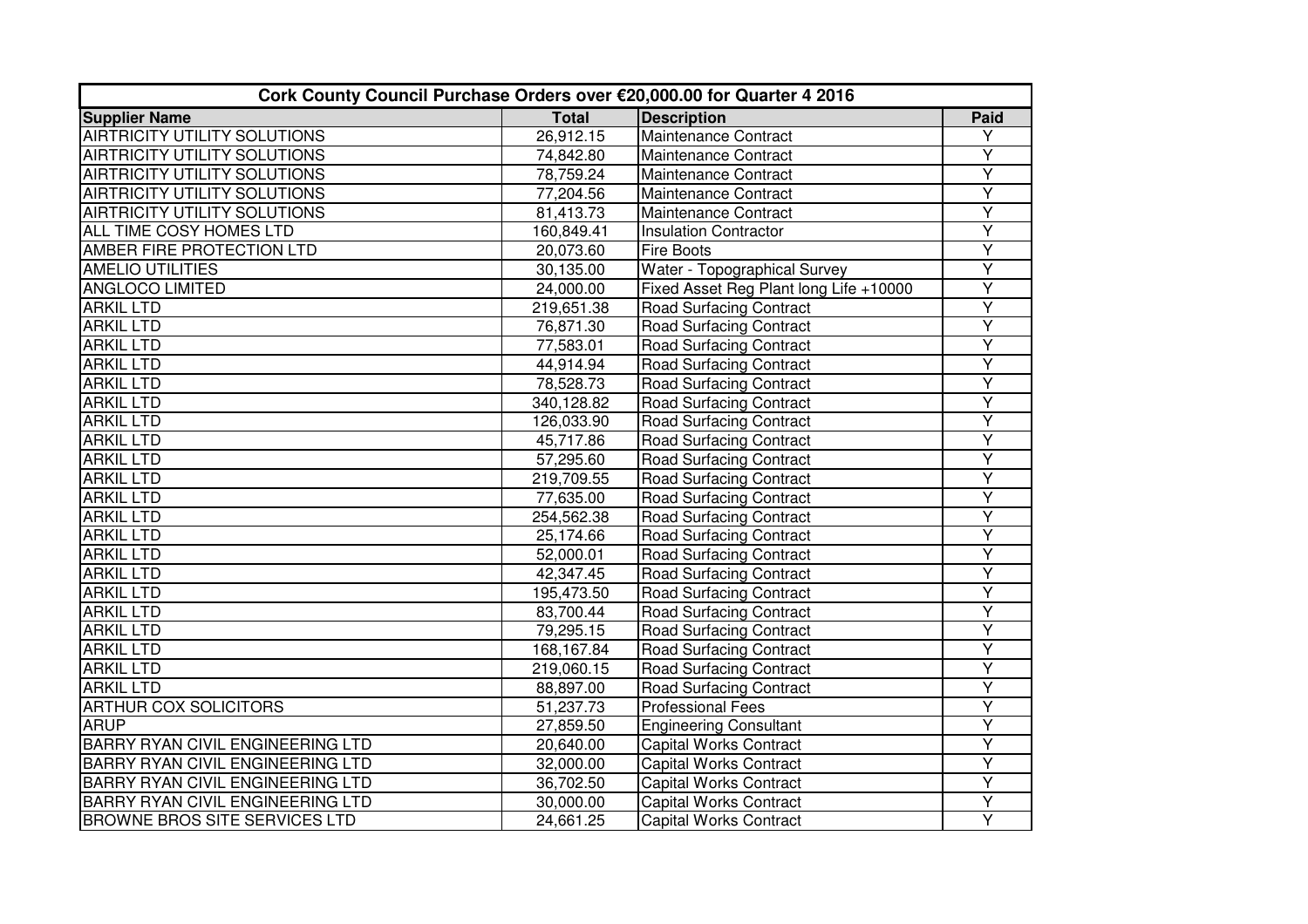| <b>BRYAN S. RYAN LTD</b>                 | 26,405.00  | <b>PRINTING</b>                        | Υ                       |
|------------------------------------------|------------|----------------------------------------|-------------------------|
| <b>BUCKLEY BROTHERS BUILDERS LTD</b>     | 22,163.50  | Maintenance Contract                   | Ÿ                       |
| <b>CAHALANE BROS LTD</b>                 | 31,050.00  | <b>Building Contractor</b>             | Y                       |
| CAHALANE BROS LTD PARK RD                | 71,626.70  | <b>Building Contractor</b>             | Y                       |
| CAMPBELL CONSULTANCY & ACC SERVICES      | 36,900.00  | Tax/Financial Consultant/Accountancy   | $\overline{\mathsf{Y}}$ |
| <b>CAVEO INFORMATION SYSTEMS LTD</b>     | 29,062.44  | Software Licences                      | $\overline{Y}$          |
| CHRIS BARRY PLANT HIRE LTD               | 55,552.58  | Road Maintenance Materials             | Ÿ                       |
| CHRIS BARRY PLANT HIRE LTD               | 21,396.98  | Road Maintenance Materials             | Υ                       |
| CHRIS BARRY PLANT HIRE LTD               | 61,243.73  | Road Maintenance Materials             | Y                       |
| CHRIS BARRY PLANT HIRE LTD               | 37,872.11  | <b>Mechanical Contractors</b>          | Ÿ                       |
| CHRIS BARRY PLANT HIRE LTD               | 24,175.50  | <b>Mechanical Contractors</b>          | $\overline{\mathsf{Y}}$ |
| CONNIE MANNING PEARSONS BRIDGE           | 100,110.00 | <b>Window Glazing Contractors</b>      | Y                       |
| CUMNOR CONSTRUCTION LTD STONE VIEW       | 84,617.55  | <b>Bridge Repairs -Contract</b>        | Ÿ                       |
| CUMNOR CONSTRUCTION LTD STONE VIEW       | 33,959.21  | <b>Bridge Repairs -Contract</b>        | Y                       |
| CUMNOR CONSTRUCTION LTD STONE VIEW       | 99,945.85  | <b>Bridge Repairs -Contract</b>        | Y                       |
| <b>D.W. UTILITY SERVICES LTD</b>         | 31,743.66  | <b>Building Contractor</b>             | Ÿ                       |
| <b>DAN SEAMAN MOTORS</b>                 | 27,500.00  | Civil Defence Equipment                | Ÿ                       |
| DAVID O'MAHONY, CARPENTRY SERVICES       | 31,850.00  | <b>Building Contractor</b>             | Y                       |
| DAYTONA CONTRACTORS LTD                  | 22,970.00  | <b>Building Contractor</b>             | Y                       |
| DAYTONA CONTRACTORS LTD                  | 32,508.00  | <b>Building Contractor</b>             | $\overline{\mathsf{Y}}$ |
| DAYTONA CONTRACTORS LTD                  | 24,040.00  | <b>Building Contractor</b>             | Y                       |
| DAYTONA CONTRACTORS LTD                  | 36,320.00  | <b>Building Contractor</b>             | Ÿ                       |
| <b>DERMOT CASEY</b>                      | 20,897.70  | Tree Felling\Lopping Contract          | Y                       |
| DERMOT CLANCY PLANT SALES LTD            | 52,890.00  | Fixed Asset Reg Plant long Life +10000 | Ÿ                       |
| DERMOT CLANCY PLANT SALES LTD            | 105,780.00 | Fixed Asset Reg Plant long Life +10000 | Ÿ                       |
| DONAL O' BUACHALLA                       | 24,446.25  | Land Purchase - Valuers Fees           | Y                       |
| DRIMOLEAGUE CONCRETE WORKS LTD           | 20,356.79  | Road Maintenance Materials             | Ÿ                       |
| DRIMOLEAGUE CONCRETE WORKS LTD           | 36,882.18  | Road Maintenance Materials             | Υ                       |
| <b>ENERGIA-VIRIDIAN ENERGY LTD</b>       | 223,301.97 | <b>Electricity Charges</b>             | Υ                       |
| <b>ENERGIA-VIRIDIAN ENERGY LTD</b>       | 228,391.69 | <b>Electricity Charges</b>             | Ÿ                       |
| <b>ENERGIA-VIRIDIAN ENERGY LTD</b>       | 277,123.48 | <b>Electricity Charges</b>             | $\overline{\mathsf{Y}}$ |
| <b>ENERGIA-VIRIDIAN ENERGY LTD</b>       | 302,381.81 | <b>Electricity Charges</b>             | Y                       |
| ENVIROBEAD LTD T/A MCHUGH INSULATION LTD | 102,690.50 | <b>Insulation Contractor</b>           | Ÿ                       |
| ENVIROBEAD LTD T/A MCHUGH INSULATION LTD | 52,068.20  | <b>Insulation Contractor</b>           | Ÿ                       |
| ENVIROBEAD LTD T/A MCHUGH INSULATION LTD | 71,086.20  | <b>Insulation Contractor</b>           | Y                       |
| ENVIROBEAD LTD T/A MCHUGH INSULATION LTD | 40,671.40  | <b>Insulation Contractor</b>           | Y                       |
| ENVIROBEAD LTD T/A MCHUGH INSULATION LTD | 47,247.30  | <b>Insulation Contractor</b>           | Y                       |
| ENVIROBEAD LTD T/A MCHUGH INSULATION LTD | 68,565.30  | <b>Insulation Contractor</b>           | Y                       |
| ENVIROBEAD LTD T/A MCHUGH INSULATION LTD | 30,005.50  | <b>Insulation Contractor</b>           | Ÿ                       |
|                                          |            |                                        |                         |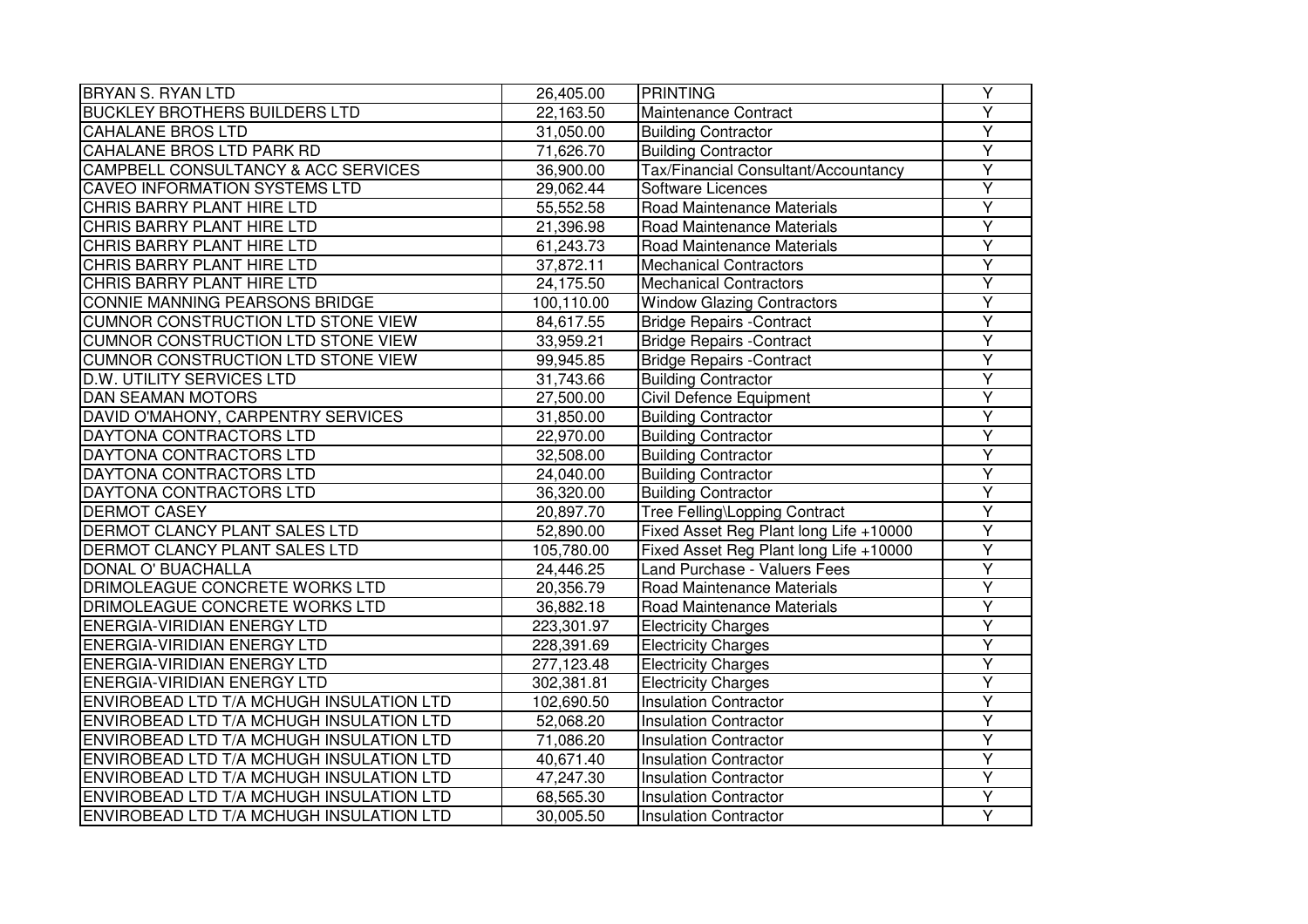| ENVIROBEAD LTD T/A MCHUGH INSULATION LTD | 60,630.70  | <b>Insulation Contractor</b>        | $\overline{Y}$          |    |
|------------------------------------------|------------|-------------------------------------|-------------------------|----|
| ENVIROBEAD LTD T/A MCHUGH INSULATION LTD | 40,816.80  | <b>Insulation Contractor</b>        | $\overline{\mathsf{Y}}$ |    |
| ENVIROBEAD LTD T/A MCHUGH INSULATION LTD | 40,680.60  | <b>Insulation Contractor</b>        | Ÿ                       |    |
| ENVIROBEAD LTD T/A MCHUGH INSULATION LTD | 79,328.60  | <b>Insulation Contractor</b>        | $\overline{Y}$          |    |
| ENVIROBEAD LTD T/A MCHUGH INSULATION LTD | 80,199.60  | <b>Insulation Contractor</b>        | $\overline{\mathsf{Y}}$ |    |
| ENVIROBEAD LTD T/A MCHUGH INSULATION LTD | 32,063.00  | <b>Insulation Contractor</b>        | $\overline{Y}$          |    |
| <b>ESB NETWORKS</b>                      | 122,384.78 | <b>Electrical Contractors</b>       | $\overline{Y}$          |    |
| <b>ESB NETWORKS</b>                      | 26,045.71  | <b>Electrical Contractors</b>       | Ÿ                       |    |
| FINNFORT DEVELOPMENTS LTD T/A            | 107,740.00 | <b>Building Contractor</b>          | Ÿ                       |    |
| FINUCANE BURKE PLANT HIRE LTD            | 26,324.30  | Footpath contract works             | Ÿ                       |    |
| <b>FITZCON LTD</b>                       | 30,077.00  | Maintenance Contract                | Ÿ                       |    |
| <b>FMC NURSERIES</b>                     | 26,105.00  | Landscaping-Minor Contracts         | $\overline{Y}$          |    |
| <b>GLAS CIVIL ENGINEERING LTD</b>        | 30,562.19  | Footpath contract works             | Ÿ                       |    |
| <b>GLAS CIVIL ENGINEERING LTD</b>        | 36,050.00  | Footpath contract works             | $\overline{Y}$          |    |
| <b>GLAS CIVIL ENGINEERING LTD</b>        | 34,500.00  | Maintenance Contract                | $\overline{Y}$          |    |
| <b>GLOUNTHAUNE PROPERTIES LTD</b>        | 25,820.47  | <b>Building Contractor</b>          | $\overline{\mathsf{Y}}$ | ok |
| <b>GLOUNTHAUNE PROPERTIES LTD</b>        | 35,104.89  | Maintenance Contract                | Ÿ                       |    |
| <b>GLOUNTHAUNE PROPERTIES LTD</b>        | 20,151.53  | Maintenance Contract                | Υ                       |    |
| <b>GLOUNTHAUNE PROPERTIES LTD</b>        | 22,532.82  | Maintenance Contract                | Ÿ                       |    |
| <b>GLOUNTHAUNE PROPERTIES LTD</b>        | 24,418.30  | <b>Building Contractor</b>          | $\overline{\mathsf{Y}}$ |    |
| <b>GLOUNTHAUNE PROPERTIES LTD</b>        | 22,862.60  | <b>Building Contractor</b>          | $\overline{Y}$          |    |
| <b>GLOUNTHAUNE PROPERTIES LTD</b>        | 23,336.80  | <b>Building Contractor</b>          | Ÿ                       |    |
| <b>GLOUNTHAUNE PROPERTIES LTD</b>        | 25,010.00  | <b>Building Contractor</b>          | $\overline{\mathsf{Y}}$ |    |
| <b>GLOUNTHAUNE PROPERTIES LTD</b>        | 25,790.00  | <b>Building Contractor</b>          | $\overline{\mathsf{Y}}$ |    |
| <b>GLOUNTHAUNE PROPERTIES LTD</b>        | 25,440.00  | <b>Building Contractor</b>          | Ÿ                       |    |
| <b>GLOUNTHAUNE PROPERTIES LTD</b>        | 23,900.00  | <b>Building Contractor</b>          | $\overline{Y}$          |    |
| <b>GLOUNTHAUNE PROPERTIES LTD</b>        | 25,440.00  | <b>Building Contractor</b>          | Ÿ                       |    |
| <b>GLOUNTHAUNE PROPERTIES LTD</b>        | 25,440.00  | <b>Building Contractor</b>          | Y                       |    |
| <b>GRAFFITI THEATRE COMPANY</b>          | 24,600.00  | <b>Arts Activities</b>              | Y                       |    |
| <b>GREENSTAR</b>                         | 32,396.00  | <b>Bulky Waste Disposal</b>         | Ÿ                       |    |
| <b>GREENSTAR</b>                         | 3,928.80   | Domestic Waste Disposal             | $\overline{\mathsf{Y}}$ |    |
| <b>GREENSTAR</b>                         | 28,772.80  | <b>Bulky Waste Disposal</b>         | $\overline{Y}$          |    |
| <b>GREENSTAR</b>                         | 2,719.20   | Domestic Waste Disposal             | $\overline{\mathsf{Y}}$ |    |
| <b>GREENSTAR</b>                         | 25,256.00  | <b>Bulky Waste Disposal</b>         | $\overline{\mathsf{Y}}$ |    |
| <b>GREENSTAR</b>                         | 5,408.70   | Domestic Waste Disposal             | Y                       |    |
| <b>HARRINGTON PLANT HIRE</b>             | 30,580.87  | Capital Contract - Associated Works | $\overline{Y}$          |    |
| HIGH PRECISION MOTOR PRODUCTS LTD        | 22,473.00  | Vehicle Maint & Repairs             | Y                       |    |
| <b>INFRATECH TRAFFIC LTD</b>             | 37,530.69  | <b>Traffic Lights</b>               | Y                       |    |
| <b>INTERNATIONAL EDUCATION SERVICES</b>  | 23,135.41  | <b>Books Publications</b>           | Y                       |    |
|                                          |            |                                     |                         |    |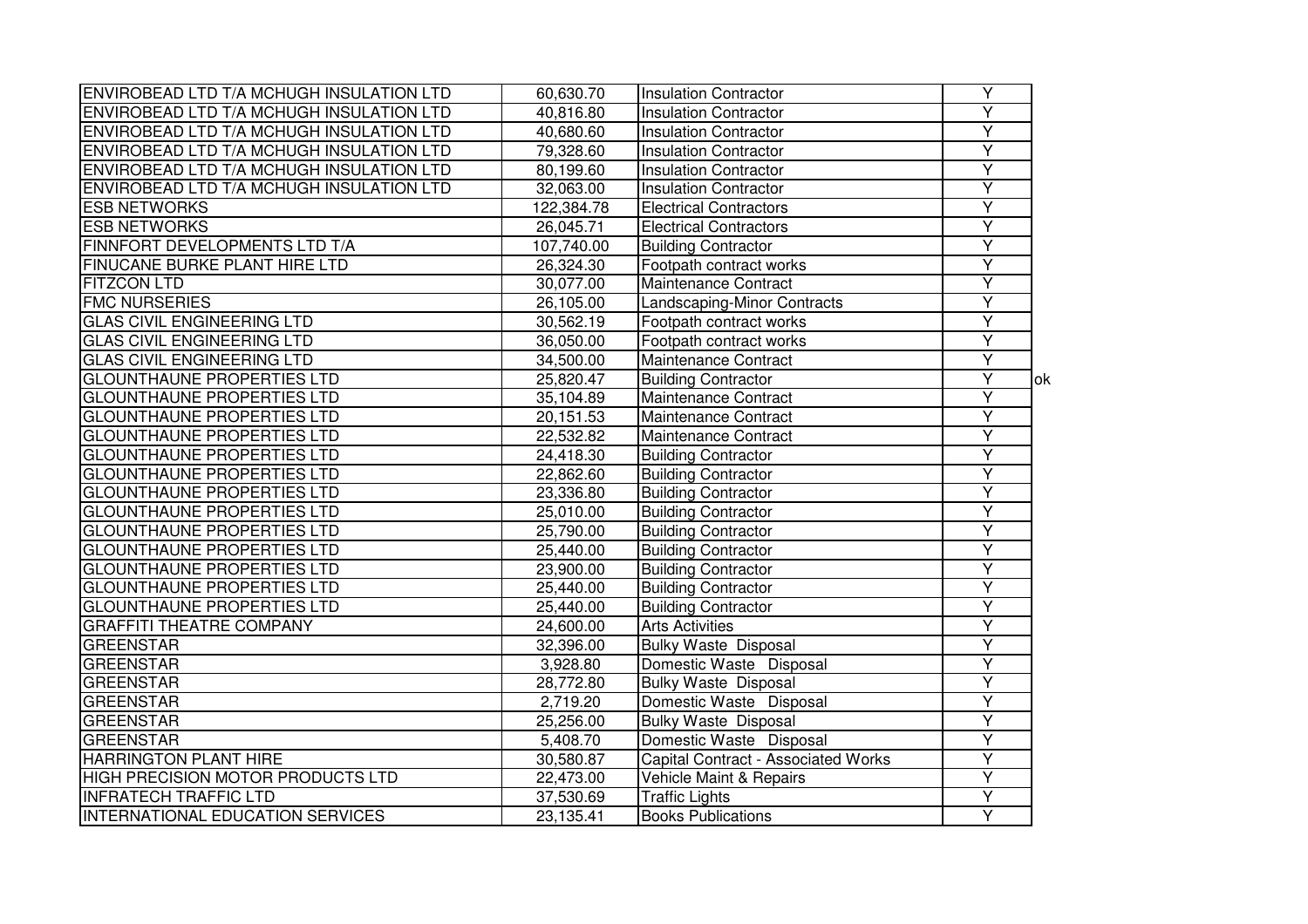| <b>IRISH GRASS MACHINERY LTD</b>        | 145,715.75   | Fixed Asset Reg Plant long Life +10000 | Y                       |             |
|-----------------------------------------|--------------|----------------------------------------|-------------------------|-------------|
| IRISH PUBLIC BODIES MUTUAL INSURANCE    | 651,103.95   | Insurances                             | Ÿ                       |             |
| IRISH PUBLIC BODIES MUTUAL INSURANCE    | 62,935.76    | Insurances                             | $\overline{Y}$          |             |
| IRISH PUBLIC BODIES MUTUAL INSURANCE    | 43,656.00    | Insurances                             | $\overline{Y}$          |             |
| IRISH PUBLIC BODIES MUTUAL INSURANCE    | 3,405,589.95 | Insurances                             | $\overline{Y}$          |             |
| JOHN O' SHEA                            | 38,379.35    | <b>Building Contractor</b>             | $\overline{Y}$          |             |
| <b>JOHN O' SHEA</b>                     | 29,420.00    | <b>Building Contractor</b>             | Ÿ                       |             |
| JONS CIVIL ENGINEERING LTD              | 1,522,340.60 | <b>Capital Works Contract</b>          | Υ                       |             |
| JOSEPH COSTELLO T/A STONEMAD (STONE     | 25,582.72    | <b>Building Contractor</b>             | Ÿ                       |             |
| KENNEDY AGRI & PLANT HIRE LTD RCT       | 28,283.63    | Capital Works Contract                 | Ÿ                       |             |
| KENNEDY AGRI & PLANT HIRE LTD RCT       | 22,649.24    | <b>Capital Works Contract</b>          | Ÿ                       |             |
| KEVIN O CONNELL CONSTRUCTION LTD        | 21,350.00    | <b>Building Contractor</b>             | $\overline{Y}$          |             |
| <b>KEVIN O CONNELL CONSTRUCTION LTD</b> | 36,517.00    | <b>Building Contractor</b>             | Ÿ                       |             |
| <b>KOREC</b>                            | 32,804.10    | <b>Surveying Equipment</b>             | Ÿ                       |             |
| <b>KOREC</b>                            | 26,063.70    | <b>Surveying Equipment</b>             | $\overline{Y}$          |             |
| <b>LAGAN ASPHALT LTD</b>                | 45,441.44    | Groundworks Contractor                 | Ÿ                       |             |
| <b>LAGAN ASPHALT LTD</b>                | 73,048.75    | Groundworks Contractor                 | Ÿ                       |             |
| <b>LAR O'DONOVAN LTD</b>                | 35,157.50    | <b>Building Contractor</b>             | Υ                       |             |
| LAR O'DONOVAN LTD                       | 21,490.00    | <b>Building Contractor</b>             | $\overline{\mathsf{Y}}$ |             |
| <b>LCF MARINE</b>                       | 28,265.40    | <b>Capital Works Contract</b>          | $\overline{Y}$          |             |
| LINEHAN CIVIL ENGINEERING LTD           | 24,941.06    | Trade Service Gb                       | $\overline{Y}$          |             |
| LINEHAN CIVIL ENGINEERING LTD           | 40,530.25    | Maintenance Contract                   | Ÿ                       |             |
| LINEHAN CIVIL ENGINEERING LTD           | 32,000.59    | Maintenance Contract                   | Y                       |             |
| <b>LINEHAN CIVIL ENGINEERING LTD</b>    | 24,665.00    | Footpath contract works                | $\overline{\mathsf{Y}}$ |             |
| LINEHAN CIVIL ENGINEERING LTD           | 21,135.00    | Footpath contract works                | $\overline{\mathsf{Y}}$ |             |
| MACLOCHLAINN LTD 21 PROSPECT RD         | 24,058.95    | Road Marking - White & Yellow          | Y                       | <b>l</b> ok |
| <b>MALACHY WALSH &amp; PARTNERS</b>     | 88,560.00    | <b>Engineering Consultant</b>          | Y                       |             |
| MANNING GROUND ENGINEERING LTD          | 86,014.00    | <b>Bridge Repairs - Contract</b>       | Y                       |             |
| MARTIN O'CALLAGHAN LTD, KILMONEY - RCT  | 36,860.95    | <b>Capital Works Contract</b>          | Y                       |             |
| MARTIN O'CALLAGHAN LTD, KILMONEY - RCT  | 38,876.40    | <b>Capital Works Contract</b>          | Ÿ                       |             |
| MARTIN O'CALLAGHAN LTD, KILMONEY        | 24,807.98    | <b>Capital Works Contract</b>          | Ÿ                       |             |
| MARTIN O'CALLAGHAN LTD, KILMONEY        | 48,881.75    | <b>Capital Works Contract</b>          | Y                       |             |
| MARTIN O'CALLAGHAN LTD, KILMONEY        | 30,622.50    | <b>Capital Works Contract</b>          | Y                       |             |
| <b>MCGINTY &amp; O SHEA LTD</b>         | 195,973.60   | <b>Capital Works Contract</b>          | Ÿ                       |             |
| MCSWEENEY BROS CONTRACTS LTD            | 48,324.81    | Road Surfacing Contract                | $\overline{Y}$          |             |
| MCSWEENEY BROS CONTRACTS LTD            | 35,040.29    | <b>Road Surfacing Contract</b>         | Y                       |             |
| MCSWEENEY BROS CONTRACTS LTD            | 20,464.43    | <b>Road Surfacing Contract</b>         | Y                       |             |
| MCSWEENEY BROS CONTRACTS LTD            | 43,130.00    | <b>Road Surfacing Contract</b>         | Y                       |             |
|                                         | 42,314.40    | Maintenance Contract                   | Ÿ                       |             |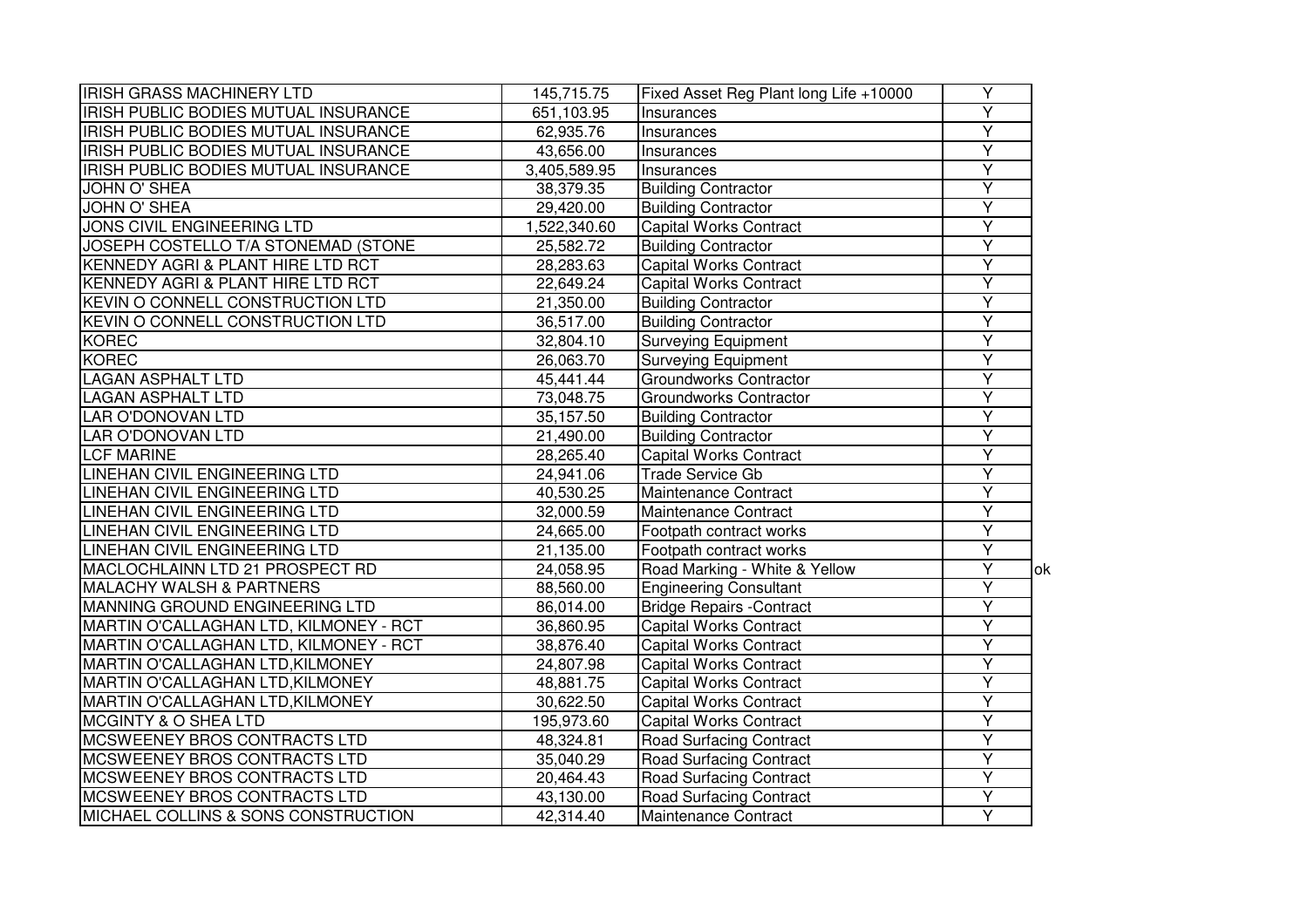| <b>MICHAEL ENRIGHT &amp; COMPANY</b>     | 43,745.00  | <b>Professional Fees</b>                 | Y                       |     |
|------------------------------------------|------------|------------------------------------------|-------------------------|-----|
| MICHAEL FOY PHILIPS SERVS T/A MF SERVICE | 26,000.00  | <b>Electrical Contractors</b>            | Υ                       |     |
| <b>MID CORK STONE QUARRIES LTD</b>       | 73,054.82  | Road Maintenance Materials               | $\overline{Y}$          |     |
| <b>MID CORK TARMACADAM LTD</b>           | 82,325.95  | <b>Road Surfacing Contract</b>           | $\overline{Y}$          |     |
| <b>MID CORK TARMACADAM LTD</b>           | 48,720.72  | <b>Road Surfacing Contract</b>           | $\overline{\mathsf{Y}}$ |     |
| <b>MID CORK TARMACADAM LTD</b>           | 79,858.94  | <b>Road Surfacing Contract</b>           | Y                       |     |
| MID CORK TARMACADAM LTD                  | 59,442.76  | <b>Road Surfacing Contract</b>           | Υ                       |     |
| MID CORK TARMACADAM LTD                  | 64,426.63  | <b>Road Surfacing Contract</b>           | Υ                       |     |
| MID CORK TARMACADAM LTD                  | 38,531.00  | <b>Road Surfacing Contract</b>           | $\overline{\mathsf{Y}}$ |     |
| MILESTONE PAVEMENT TECHNOLOGIES          | 43,541.75  | Analysis, Testing                        | $\overline{Y}$          |     |
| MMD CONSTRUCTION CORK LTD                | 102,918.69 | <b>Capital Works Contract</b>            | $\overline{\mathsf{Y}}$ |     |
| MMD CONSTRUCTION CORK LTD                | 116,182.54 | <b>Capital Works Contract</b>            | Y                       |     |
| MMD CONSTRUCTION CORK LTD                | 84,786.38  | <b>Capital Works Contract</b>            | $\overline{\mathsf{Y}}$ |     |
| <b>MOTORWAY CARE LTD</b>                 | 40,781.00  | <b>Safety Barriers</b>                   | $\overline{Y}$          |     |
| <b>MPM SPECIALIST VEHICLES LTD</b>       | 20,240.00  | <b>Thermal Imaging Camera</b>            | Y                       |     |
| <b>MURPHY SURVEYS LTD</b>                | 24,200.25  | <b>Specialist Environmental Services</b> | Υ                       |     |
| OLEARY & OSULLIVAN DEVELOPMENTS CORK LTD | 317,180.62 | Fixed Asset Reg La Houses €10,000+       | Y                       |     |
| <b>OPENSKY DATA SYSTEMS LTD</b>          | 34,636.80  | Software Package                         | $\overline{\mathsf{Y}}$ |     |
| ORDNANCE SURVEY OFFICE                   | 354,240.00 | Licence Agreement                        | Y                       |     |
| PAT O'DONOVAN CONTRACTORS LTD            | 23,583.06  | Footpath contract works                  | $\overline{\mathsf{Y}}$ |     |
| PAT O'DONOVAN CONTRACTORS LTD            | 62,677.05  | <b>Road Surfacing Contract</b>           | $\overline{Y}$          |     |
| PAT O'DONOVAN CONTRACTORS LTD            | 41,307.78  | <b>Road Surfacing Contract</b>           | Ÿ                       |     |
| PAT O'DONOVAN CONTRACTORS LTD            | 34,950.00  | <b>Trade Service Gb</b>                  | Y                       |     |
| PAT O'DRISCOLL CIVIL ENG LTD             | 33,668.82  | Footpath contract works                  | Y                       |     |
| PAVEMENT MANAGEMENT SERVICES LTD.,       | 35,823.14  | <b>Testing Of Road Materials</b>         | Ÿ                       |     |
| PIKE CONSTRUCTION LTD                    | 313,180.62 | Fixed Asset Reg La Houses €10,000+       | Y                       |     |
| R.H. SITE MAINTENANCE LTD                | 36,050.00  | <b>Building Contractor</b>               | $\overline{\mathsf{Y}}$ |     |
| RCT ROAD MAINTENANCE SERV LTD            | 82,530.50  | <b>Trade Service Gb</b>                  | $\overline{Y}$          |     |
| RCT WEATHERMASTER LTD U4&5               | 81,179.75  | <b>Window Glazing Contractors</b>        | $\overline{Y}$          |     |
| <b>RCT WILLS BROS LTD</b>                | 90,757.57  | <b>Specialist Environmental Services</b> | $\overline{Y}$          |     |
| REDDY O RIORDAN STAEHLI ARCH             | 79,754.47  | Architect                                | Ÿ                       |     |
| ROAD MAINTENANCE SERV LTD                | 64,800.00  | <b>Trade Service Gb</b>                  | Y                       |     |
| ROAD MAINTENANCE SERV LTD                | 48,780.00  | Trade Service Gb                         | Y                       |     |
| ROAD MAINTENANCE SERV LTD                | 22,026.44  | <b>Trade Service Gb</b>                  | Y                       |     |
| <b>ROADSTONE LTD</b>                     | 268,046.11 | Road Maintenance Materials               | Y                       | lok |
| <b>ROADSTONE LTD</b>                     | 335,253.70 | Road Surfacing Contract                  | Ÿ                       |     |
| ROADSTONE LTD                            | 133,038.55 | <b>Road Surfacing Contract</b>           | Y                       |     |
| ROADSTONE LTD                            | 75,148.40  | <b>Road Surfacing Contract</b>           | $\overline{Y}$          |     |
| ROADSTONE LTD                            | 36,741.79  | Road Surfacing Contract                  | Ÿ                       |     |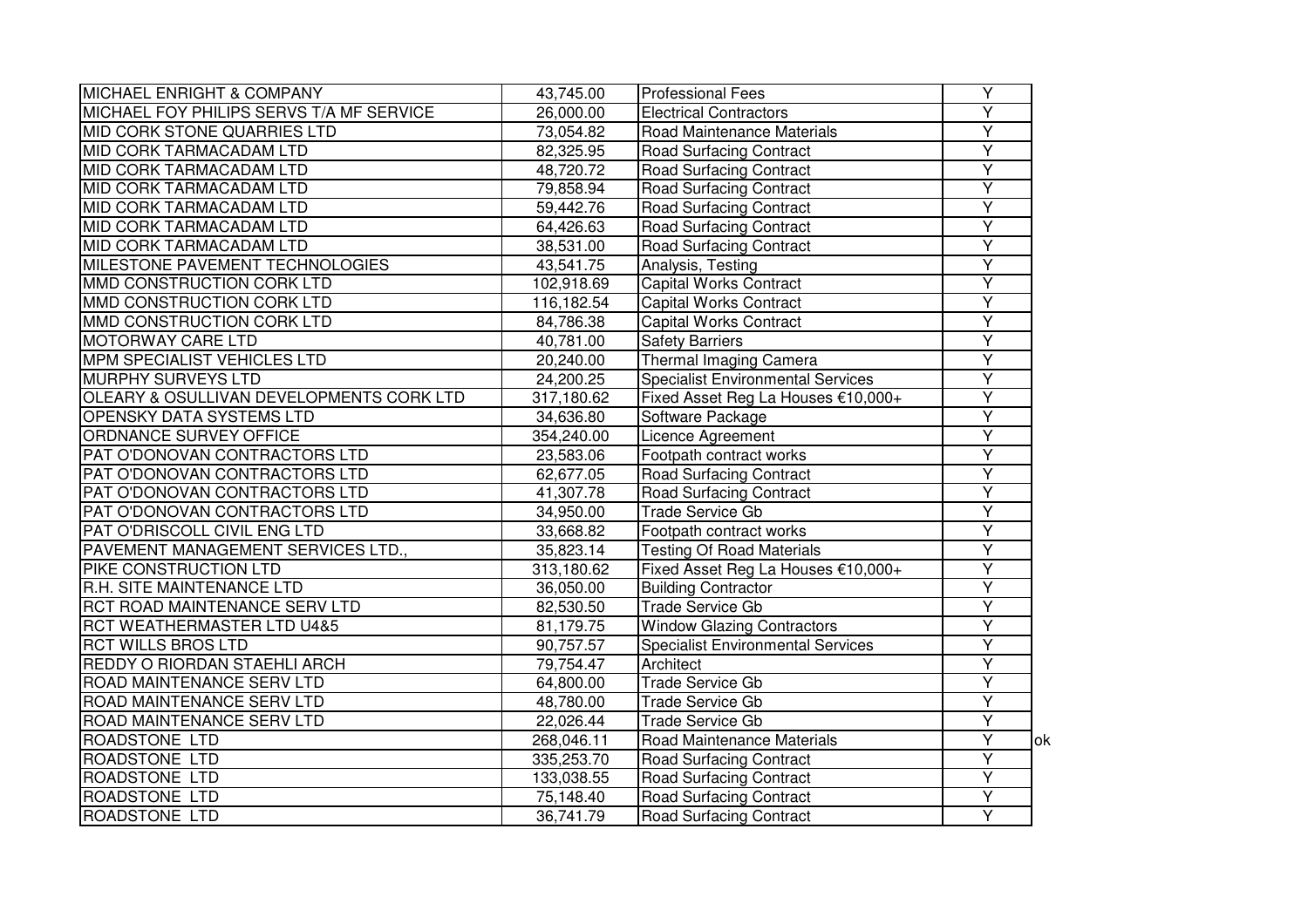| <b>ROADSTONE LTD</b>                  | 38,794.32  | Road Maintenance Materials               | Υ                       |
|---------------------------------------|------------|------------------------------------------|-------------------------|
| <b>ROADSTONE LTD</b>                  | 55,337.82  | Road Maintenance Materials               | Ÿ                       |
| <b>ROADSTONE LTD</b>                  | 183,147.26 | <b>Road Surfacing Contract</b>           | $\overline{\mathsf{Y}}$ |
| ROADSTONE LTD                         | 130,167.21 | <b>Road Surfacing Contract</b>           | $\overline{Y}$          |
| ROADSTONE LTD                         | 193,624.91 | <b>Road Surfacing Contract</b>           | Ÿ                       |
| ROADSTONE LTD                         | 75,997.59  | <b>Road Surfacing Contract</b>           | Y                       |
| ROADSTONE LTD                         | 61,333.87  | Road Surfacing Contract                  | Y                       |
| ROADSTONE LTD                         | 175,685.45 | Road Surfacing Contract                  | Y                       |
| ROADSTONE LTD                         | 198,068.53 | <b>Road Surfacing Contract</b>           | Y                       |
| <b>ROADSTONE LTD</b>                  | 198,068.53 | <b>Road Surfacing Contract</b>           | $\overline{\mathsf{Y}}$ |
| <b>ROADSTONE LTD</b>                  | 163,718.50 | <b>Road Surfacing Contract</b>           | $\overline{\mathsf{Y}}$ |
| ROADSTONE LTD                         | 168,836.63 | <b>Road Surfacing Contract</b>           | Y                       |
| ROADSTONE LTD                         | 28,745.79  | Road Maintenance Materials               | $\overline{\mathsf{Y}}$ |
| ROADSTONE LTD                         | 8,426.85   | Road Maintenance Materials               | Ÿ                       |
| <b>ROADSTONE LTD</b>                  | 20,608.99  | Road Maintenance Materials               | Y                       |
| ROADSTONE LTD                         | 40,884.93  | Road Maintenance Materials               | Y                       |
| ROADSTONE LTD                         | 26,480.00  | <b>Road Surfacing Contract</b>           | Y                       |
| ROADSTONE LTD                         | 47,955.94  | <b>Road Surfacing Contract</b>           | Y                       |
| <b>ROADSTONE LTD</b>                  | 47,850.88  | <b>Road Surfacing Contract</b>           | Ÿ                       |
| ROADSTONE LTD                         | 28,295.54  | Road Maintenance Materials               | $\overline{\mathsf{Y}}$ |
| ROADSTONE LTD                         | 53,156.91  | <b>Road Surfacing Contract</b>           | $\overline{\mathsf{Y}}$ |
| ROADSTONE LTD                         | 32,546.30  | Road Maintenance Materials               | $\overline{\mathsf{Y}}$ |
| RPS CONSULTING ENGINEERS LTD          | 230,854.20 | <b>Engineering Consultant</b>            | Y                       |
| <b>RPS CONSULTING ENGINEERS LTD</b>   | 66,014.10  | <b>Specialist Environmental Services</b> | Ÿ                       |
| RPS CONSULTING ENGINEERS LTD          | 116,879.52 | <b>Specialist Environmental Services</b> | $\overline{\mathsf{Y}}$ |
| RPS CONSULTING ENGINEERS LTD          | 147,600.00 | <b>Engineering Consultant</b>            | Y                       |
| S HENLEY BUILDING CONTRS & DEVELOPERS | 25,900.00  | <b>Building Contractor</b>               | Y                       |
| S HENLEY BUILDING CONTRS & DEVELOPERS | 21,264.60  | <b>Building Contractor</b>               | Y                       |
| S HENLEY BUILDING CONTRS & DEVELOPERS | 20,000.00  | <b>Building Contractor</b>               | Y                       |
| S HENLEY BUILDING CONTRS & DEVELOPERS | 35,850.00  | <b>Building Contractor</b>               | $\overline{\mathsf{Y}}$ |
| S HENLEY BUILDING CONTRS & DEVELOPERS | 23,887.61  | <b>Building Contractor</b>               | Ÿ                       |
| <b>SEAMUS HARRINGTON</b>              | 20,584.62  | <b>Hedge Cutting Contract</b>            | Y                       |
| SENAN FOGARTY BUILDING SERVS LTD      | 53,827.00  | <b>Building Contractor</b>               | $\overline{\mathsf{Y}}$ |
| <b>SHAY MURTAGH</b>                   | 205,990.73 | <b>Precast Concrete Products</b>         | Ÿ                       |
| <b>SKYLINK COMMUNICATIONS</b>         | 106,154.61 | Wide Area Network - High Site Licence    | $\overline{\mathsf{Y}}$ |
| SMART INTELLIGENT DATA LIMITED        | 23,325.00  | Wide Area Network - High Site Licence    | Ÿ                       |
| <b>SSI ENVIRONMENTAL LTD</b>          | 39,887.67  | <b>Building Maintenance Contract</b>     | Υ                       |
| <b>STEPHEN DODD</b>                   | 36,346.99  | Legal Fees                               | Y                       |
| STEPHEN O BRIEN PLAN HIRE             | 48,138.21  | <b>Pumps Operation And Maintenance</b>   | Ÿ                       |
|                                       |            |                                          |                         |